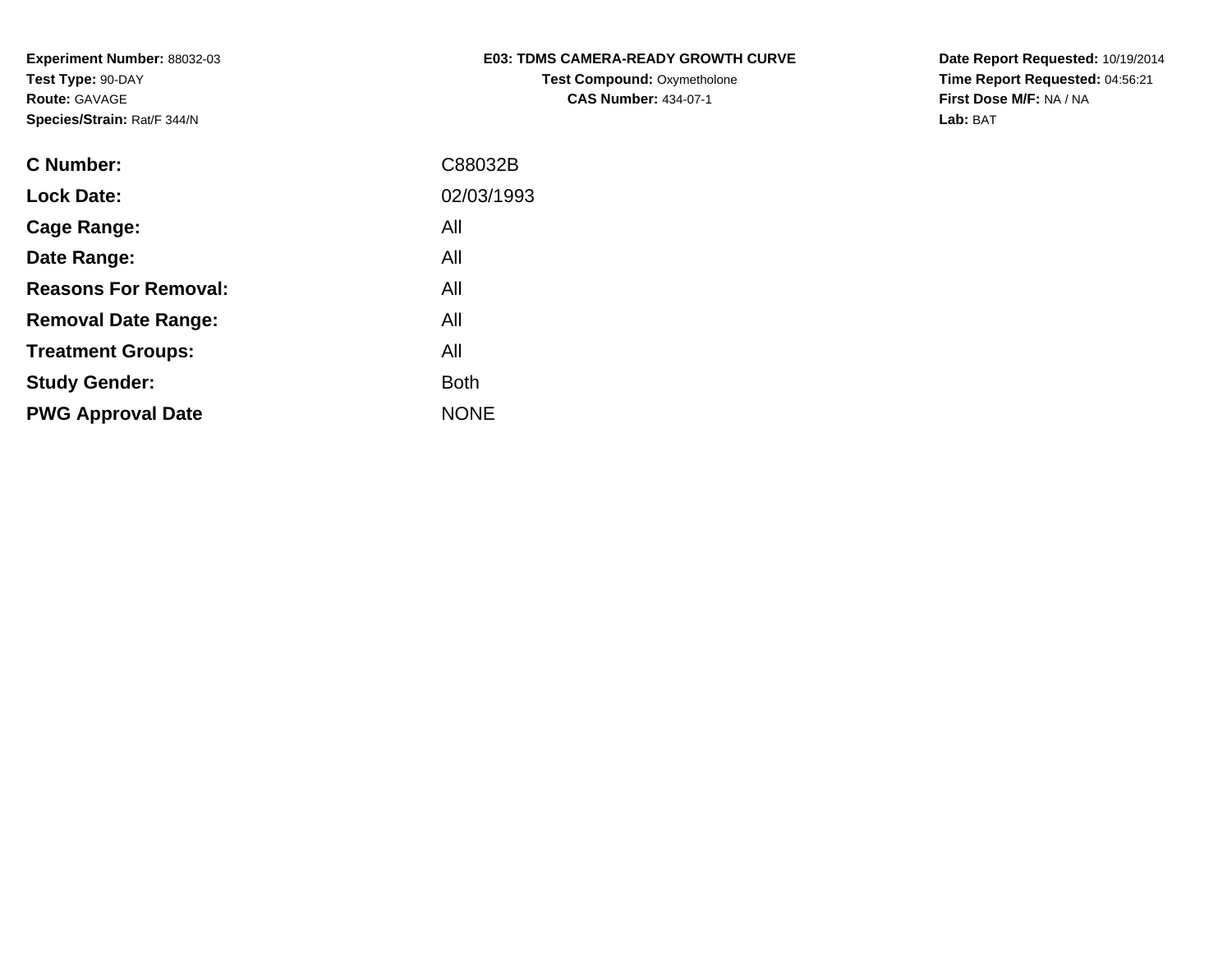#### **E03: TDMS CAMERA-READY GROWTH CURVE**

**Test Compound:** Oxymetholone

**CAS Number:** 434-07-1

**MALE** 

**Date Report Requested:** 10/19/2014**Time Report Requested:** 04:56:21**First Dose M/F:** NA / NA**Lab:** BAT

 $\blacksquare$ 

 $\circ$ 

٠

۰

95

375  $\blacksquare$  $\blacksquare$ 350 ٥  $\circ$ Δ  $\blacksquare$ 325 o MEAN BODY WEIGHT IN (G)  $\circ$ Δ  $\blacksquare$  $\circ$ o,  $\Box$ Δ 300 Δ  $\blacksquare$ Δ  $\Box$  $\circ$  $\Box$  $\Box$  $\Box$  $\circ$ 275 ■ Δ ۰ ٠ ŝ Δ  $\Box$ Ŝ. ρ<br>Δ  $\Box$ 250 п Ŷ  $_\Delta^\circ$  $\Box$ \$ ۹  $\Box$ 225 ٠ ۰ A 200 Į 175 150 9 5 10 15 20 25 30 35 40 45 50 55 60 65 70 75 80 85 90 0 DAY

MG/KG **¤** 7-315 ■ 1-0 MG/KG ○ 3-80 MG/KG ▲ 5-160 MG/KG • 9-625 MG/KG + 11-1250 MG/KG

Page 2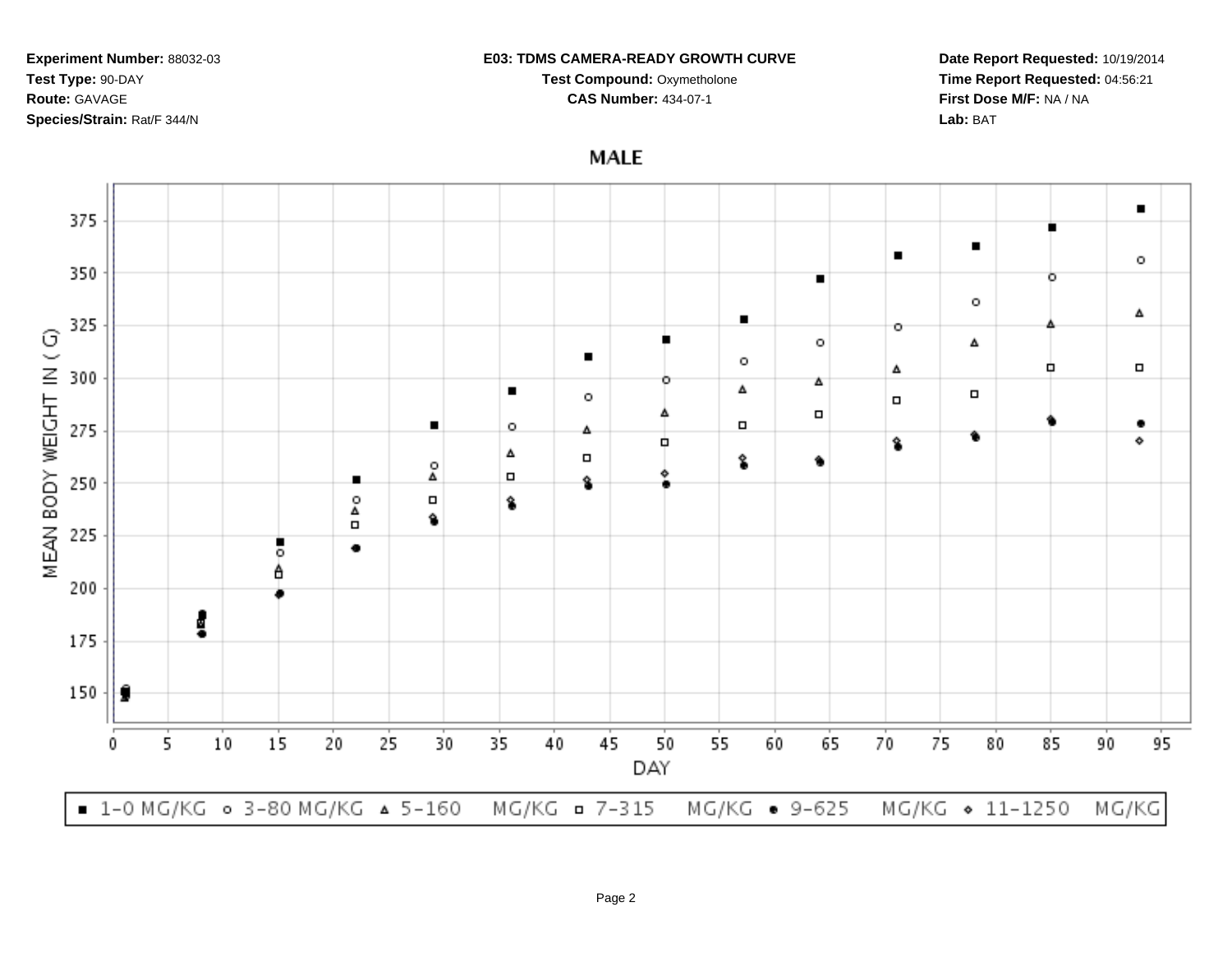## **E03: TDMS CAMERA-READY GROWTH CURVE**

**Test Compound:** Oxymetholone**CAS Number:** 434-07-1

\*\*\*END OF MALE DATA\*\*\*

**Date Report Requested:** 10/19/2014**Time Report Requested:** 04:56:21**First Dose M/F:** NA / NA**Lab:** BAT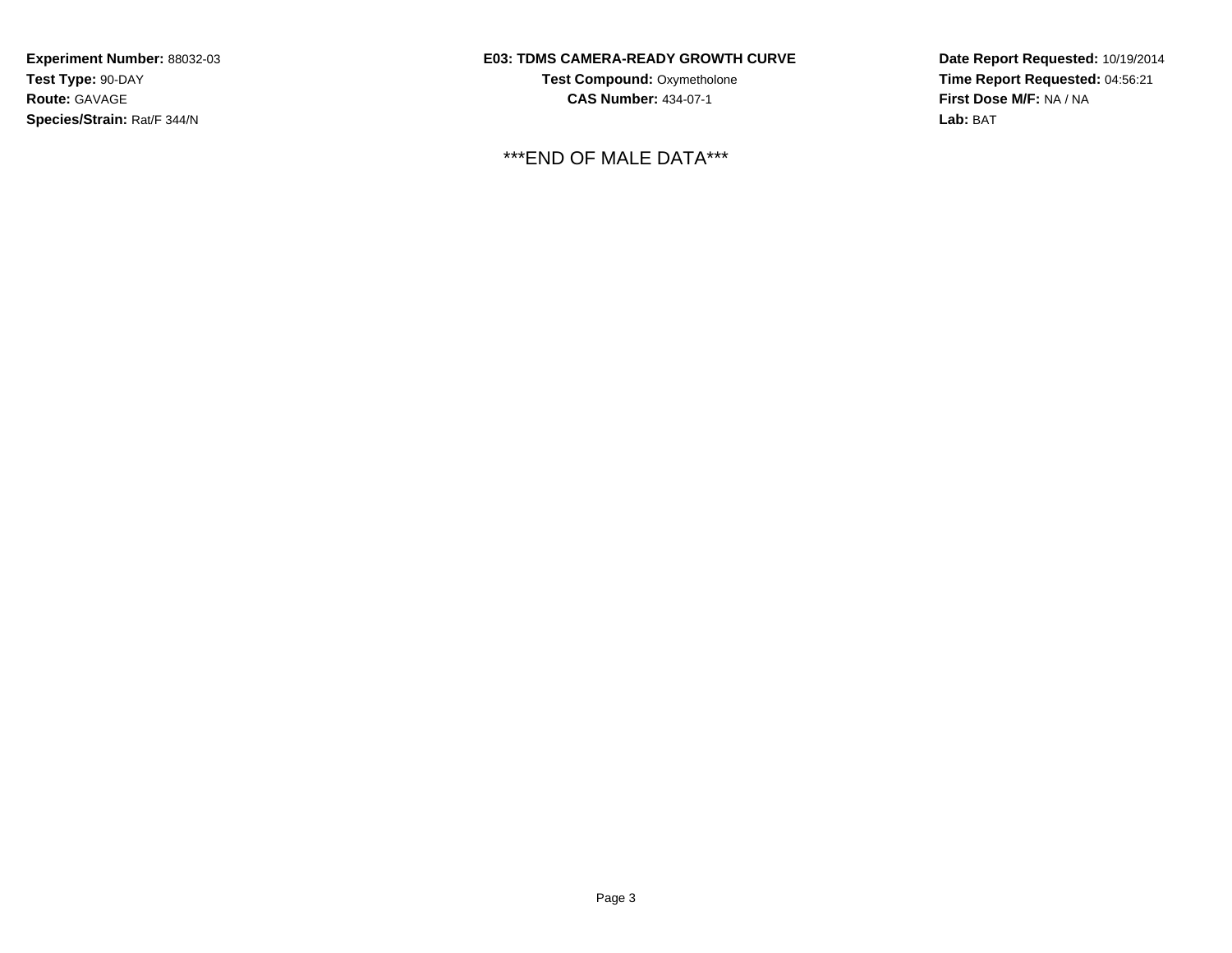#### **E03: TDMS CAMERA-READY GROWTH CURVE**

**Test Compound:** Oxymetholone

**CAS Number:** 434-07-1

**Date Report Requested:** 10/19/2014**Time Report Requested:** 04:56:21**First Dose M/F:** NA / NA**Lab:** BAT



# **FEMALE**